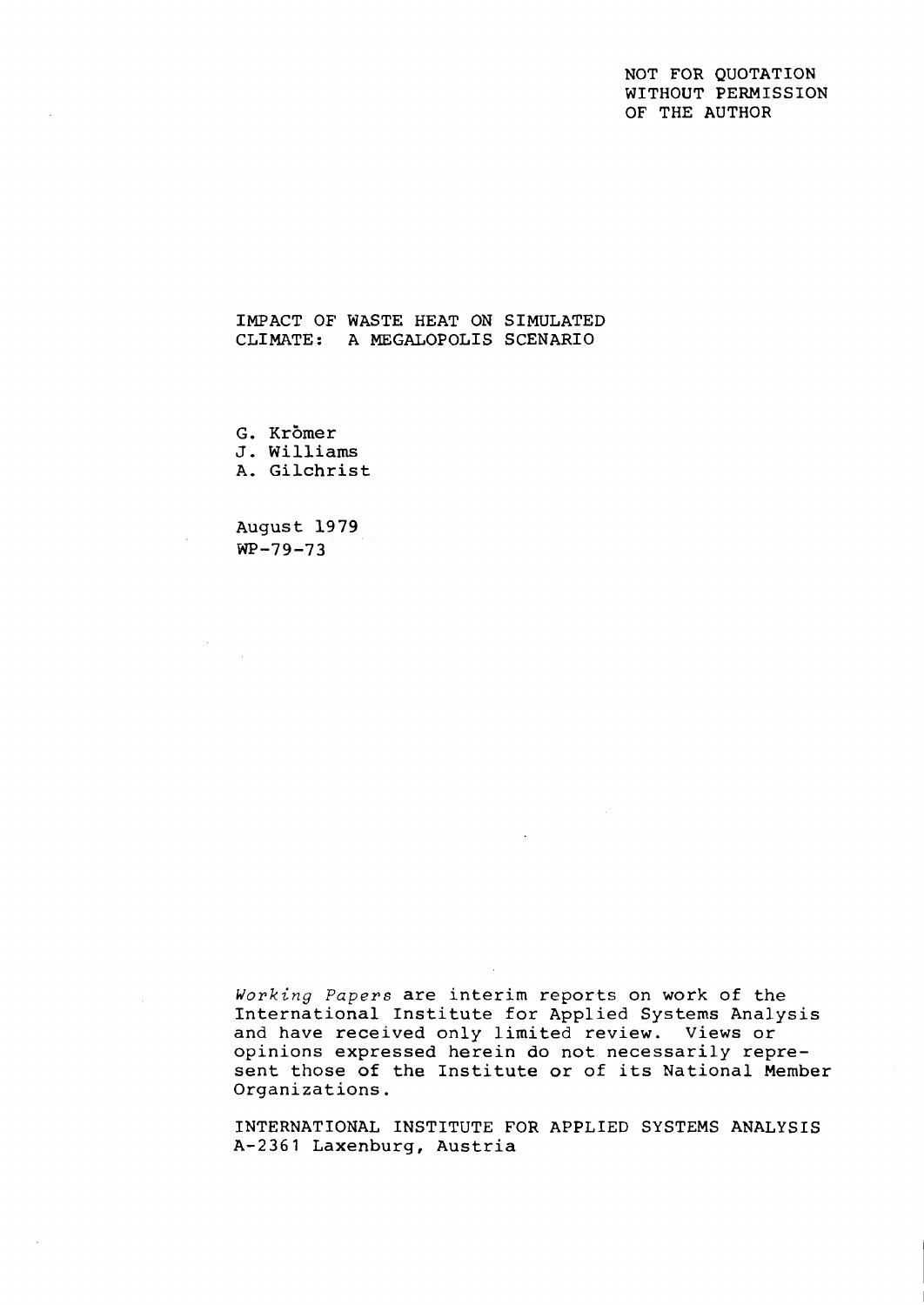A. Gilchrist is with the Meteorological Office in Bracknell, UK.

 $\sim 10^{-1}$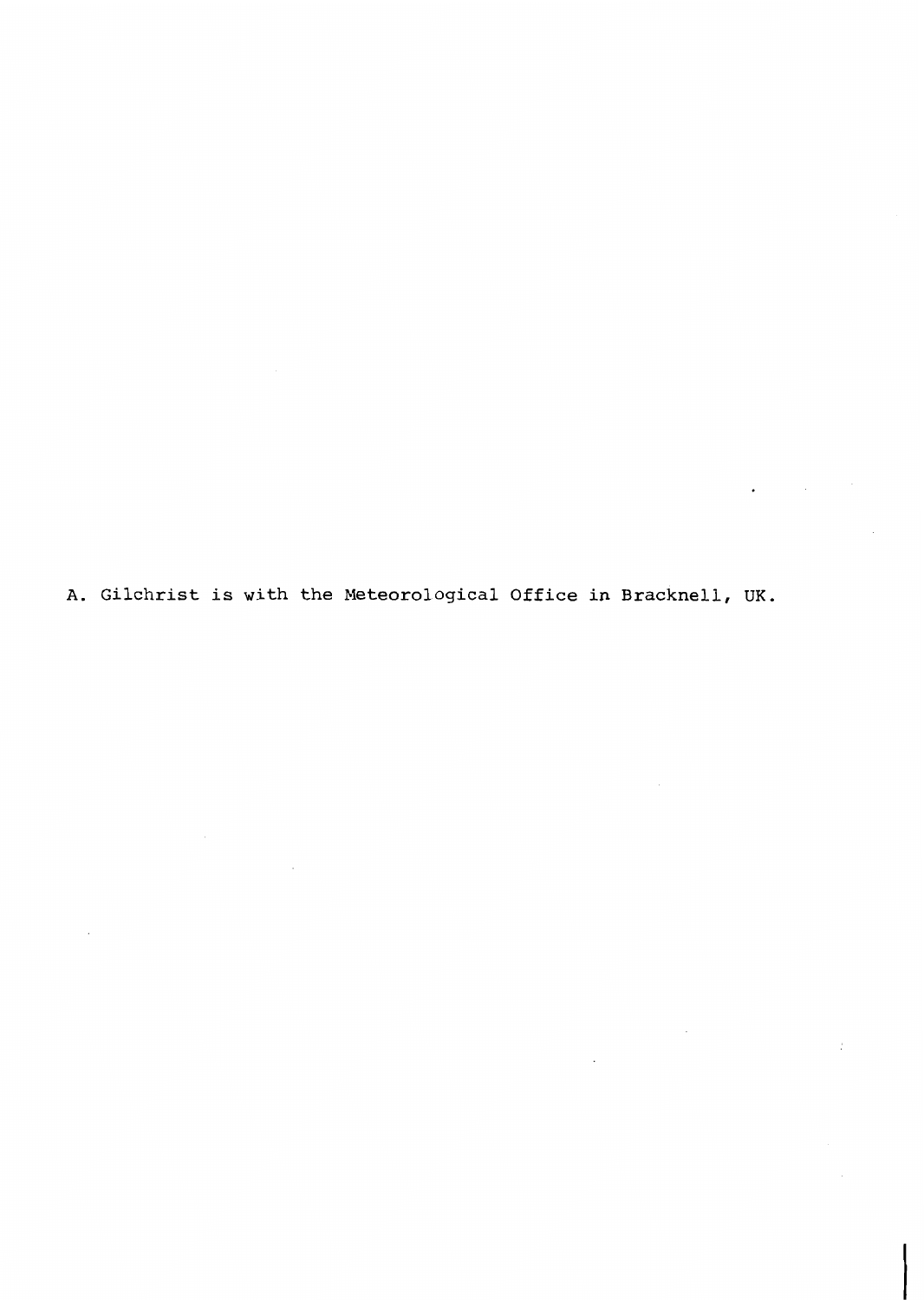PREFACE

The IIASA Energy Systems Program studies global aspects of energy systems in terms of resources, demand, options, strategies and constraints. One constraint on any energy system is represented by its impact on climate, a topic which was investigated by the Energy and Climate Subtask.

This report is the fourth in a series of papers (Murphy et al., 1976; Williams et al., 1977a,b) describing the efforts in studying the impact of waste heat on the atmospheric circulation. The problem was studied usinq a numerical model of the atmospheric general circulation. Results of model experiments using 5 scenarios for waste heat input were described in the earlier reports. Here three more experiments are reported which were made with the same model but with a different scenario.

This research was supported by a grant from the United Nations Environment Programme (UNEP). The computer requirements were supported by Kernforschungszentrum Karlsruhe (KFK),  $F.R.G.$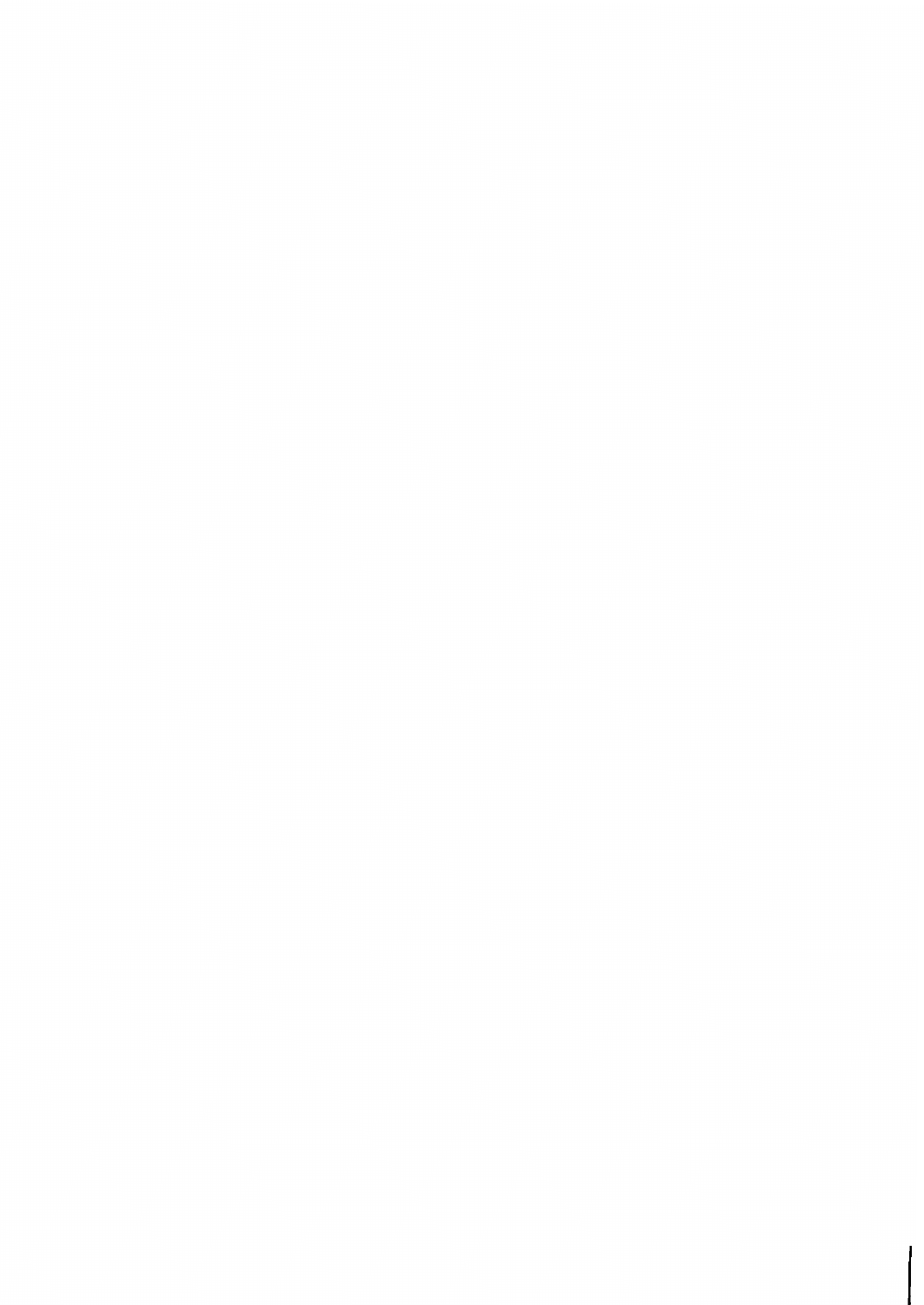ACKNOWLEDGEMENTS

This research was supported by a grant from the United Nations Environment Programme (UNEP). The computer requirements were supported by Kernforschungszentrwn Karlsruhe (KFK), F.R.G. The Meteorological Office, Bracknell, U.K., provided computational support and made available their numerical model for this study, The assistance of Ruth Kuhn in running the model is deeply appreciated,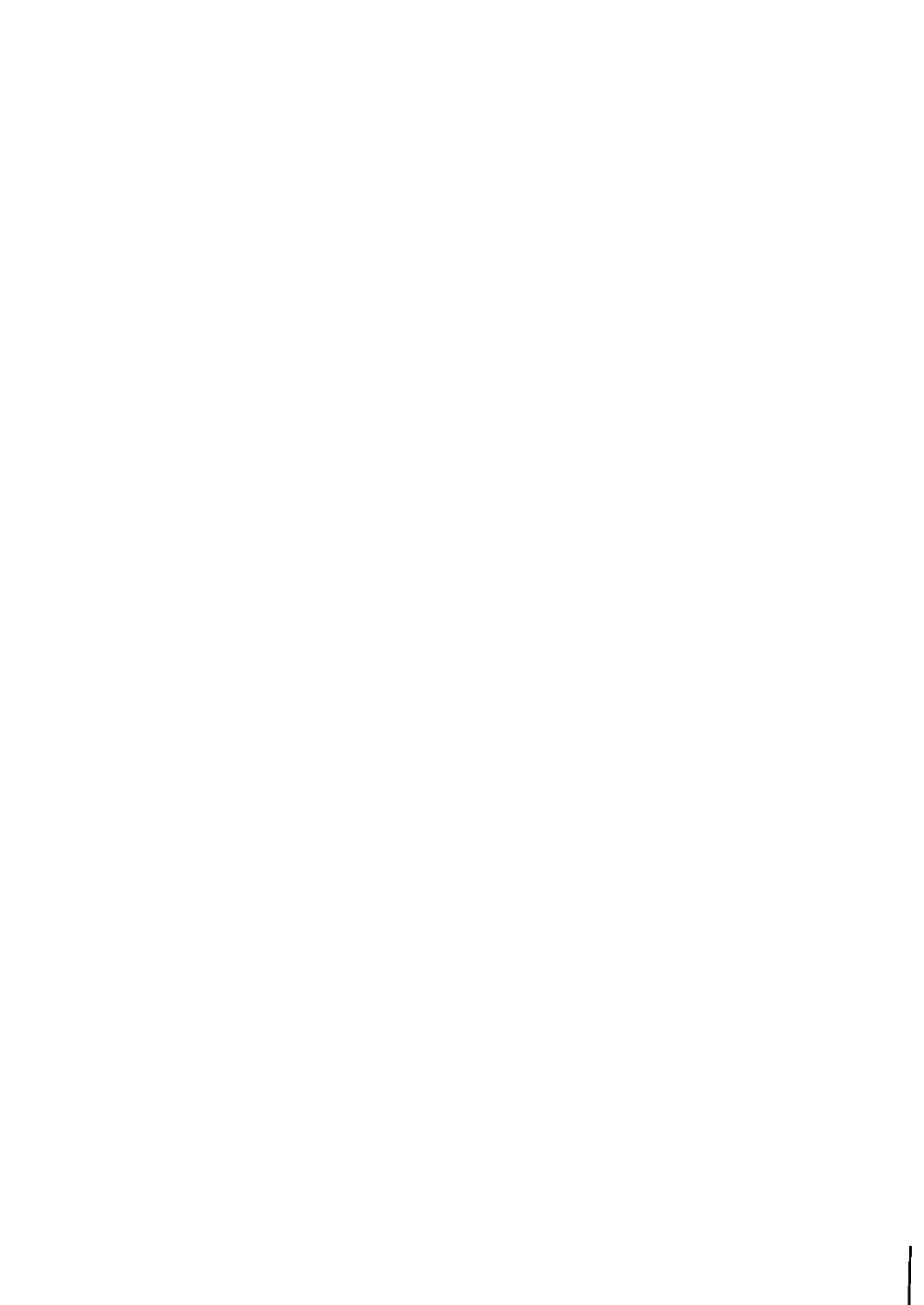SUMMARY

The general circulation model (GCM) of the Meteorological Office **(NO),** U.R., was used to investigate the impact of waste heat on simulated global climate. These experiments are a further set in a series of experiments made to investigate the behavior of the simulated circulation with different scenarios and energy releases. In contrast to the previous experiments, the heat is distributed only over continental areas, where large energy and/or population densities can be expected in the future.

The results suggest that the atmosphere responds very sensitively to the distribution of the heat input. Although the total hemispheric changes are smaller than in some of the previous experiments, there are still considerable areas where the difference between the perturbed model run and the control cases is large compared with the inherent variability of the model.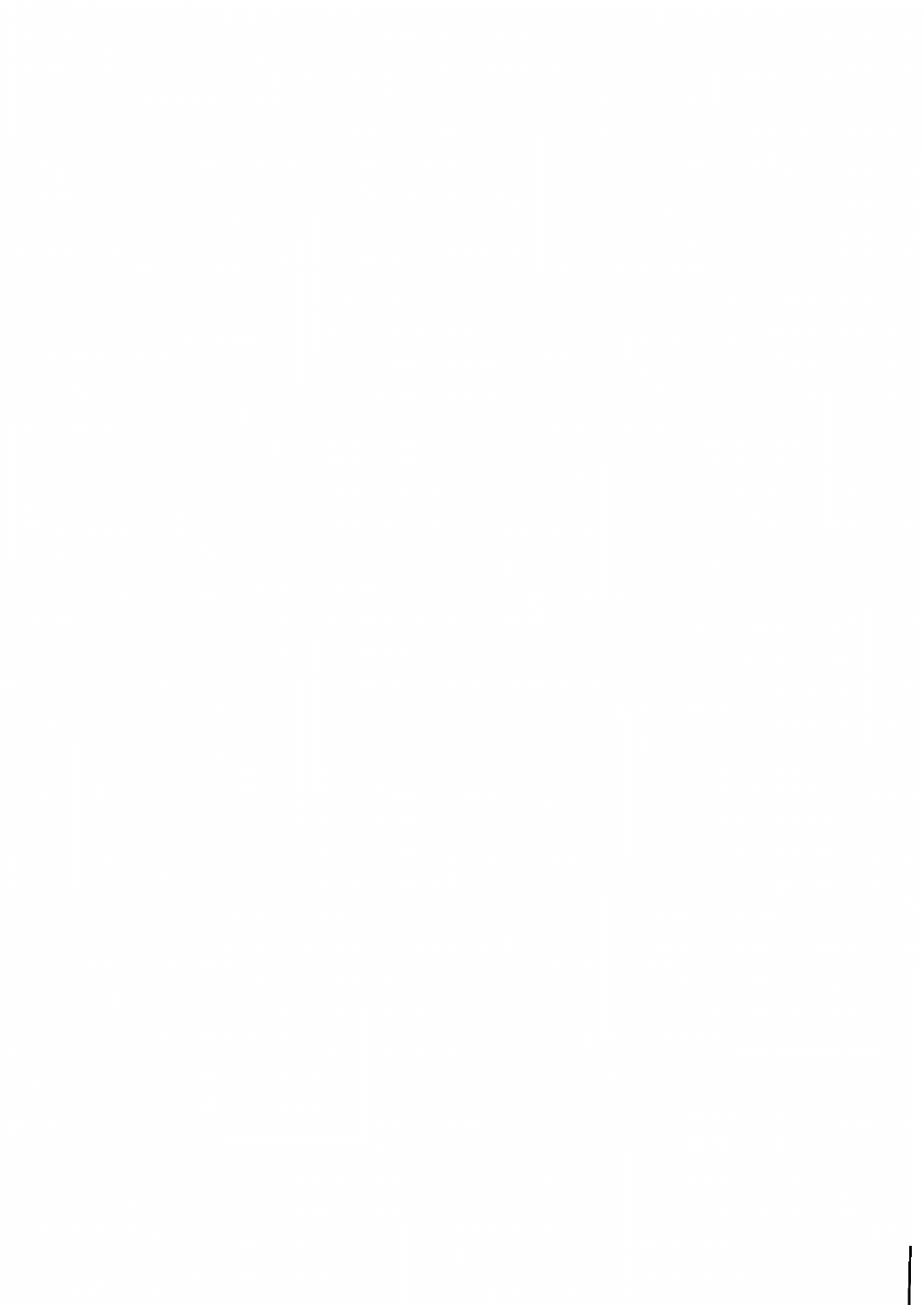**CONTENTS** 

**INTRODUCTION,** 1 **THE EXPERIMENTS,** 2 **The MO General Circulation Model, 2 THE YEGALOPOLIS SCENARIO, 3 RESULTS,** 4 **CONCLUSIONS** , **1 1**  References, 12

 $\sim$ 

 $\mathcal{F}^{\text{max}}_{\text{max}}$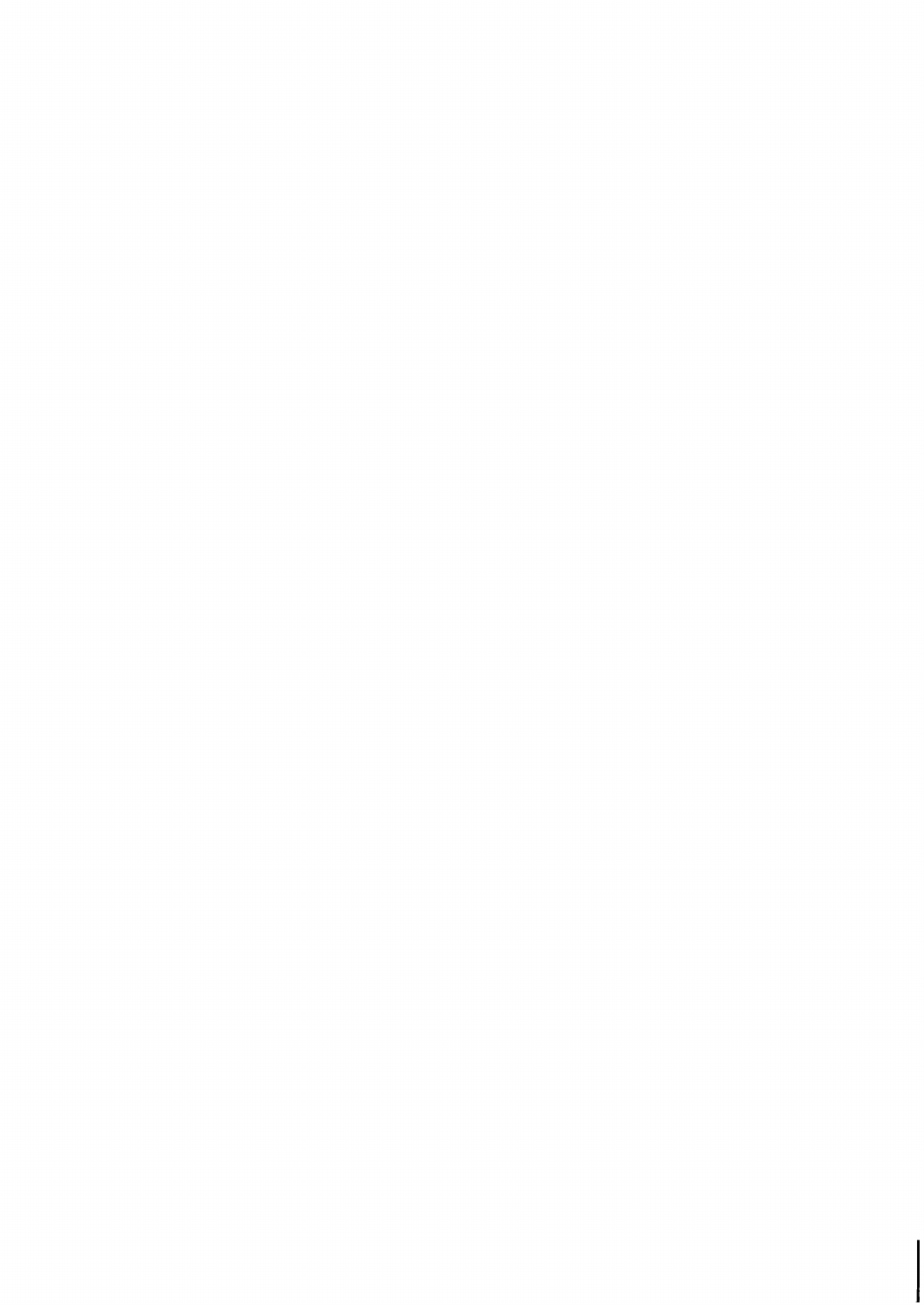.IMPACT OF WASTE HEAT ON SIMULATED CLIMATE: A MEGALOPOLIS SCENARIO

G. KrBmer, J. Williams, A. Gilchrist

## INTRODUCTION

The Energy and Climate Subtask of IIASA's Energy Systems Program studies constraints of climate on energy systems for the medium and long-term future. One climate constraint is the impact of waste heat. Considering the concept of large energy parks, the impact on climate of five different scenarios has been investigated so far, using the atmospheric general circulation model of the Meteorological Office, United Kingdom. Results of these investigations are reported by Murphy et al. (1976) and Williams et al. (1977a,b; 1979).

The earlier experiments are designated EX01, EX02, EX03, EX04 and EX05. The scenarios considered three energy parks, which were located in the North Atlantic south.west of England (Park A), in the Atlantic west of Africa (Park **B)** and in the North Pacific east of Japan (Park C). One or two of these islands were selected for each scenario and 75 or 150 TW were released from each of them into the model atmosphere except in EX05 where the heat was inserted into an ocean box.

These relatively unrealistic scenarios were designed as alternatives to those used in earlier model studies of the impact of waste heat (Washington 1971, 1972) where the heat was distributed over the entire continents. Washington (1971) used the NCAR general circulation model (GCM) to investigate the response of the model atmosphere to an addition of  $24$  Wm<sup>-2</sup> over all continental and ice regions. The total amount of heat added was about one order of magnitude bigger than that used in the IIASA experiments. Results showed a 1-2 $^0$ C increase in surface temperature with an  $8\,^{\circ}{\rm C}$  increase over Siberia and northern Canada.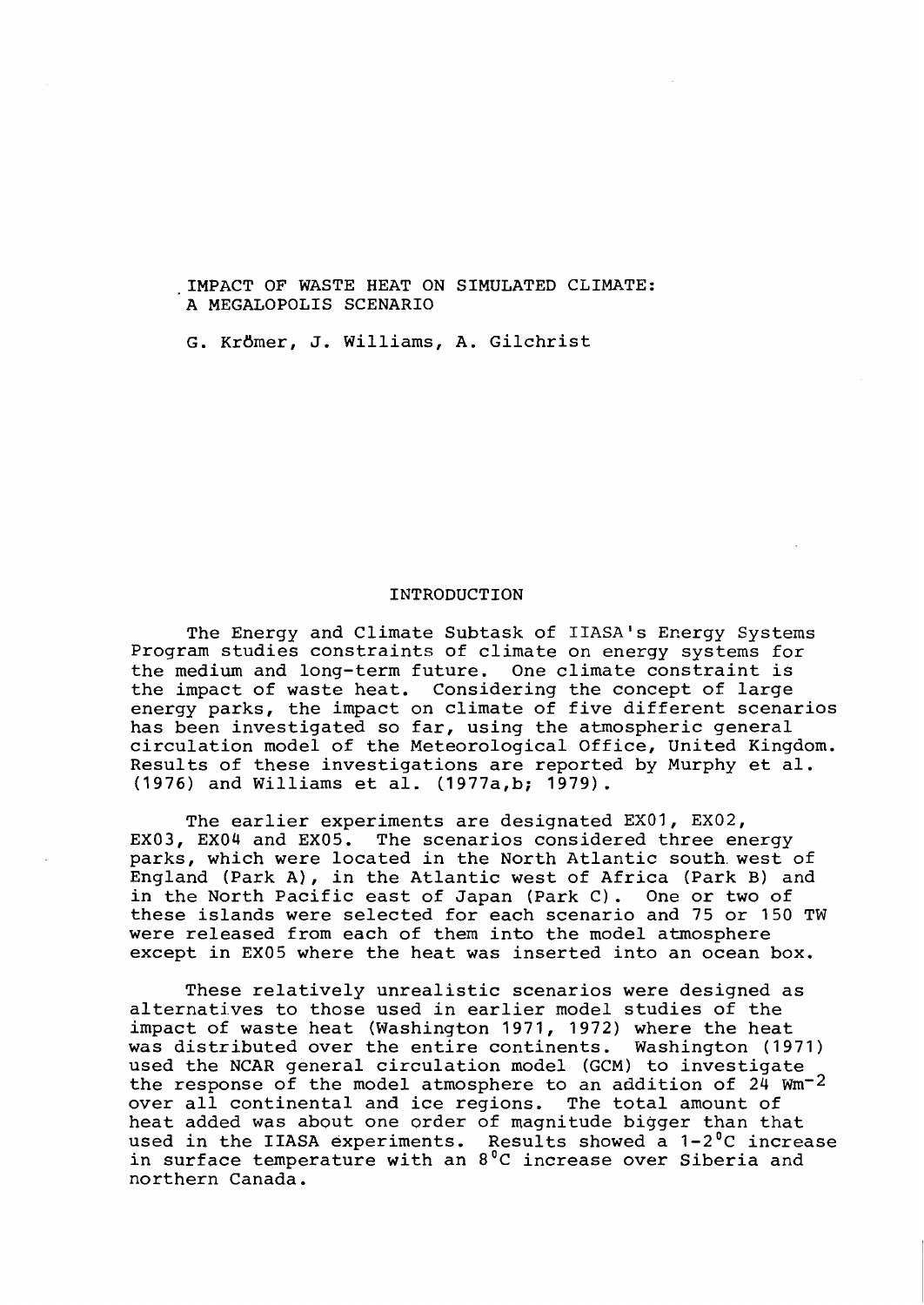A more realistic input of energy was used by Washington (1972). A per capita energy use of 15 kW and an ultimate population of 20 billion were assumed and the thermal pollution was distributed according to present day population density. It was concluded, however, that the thermal pollution effects were no greater than the inherent noise level of the model.

Llewellyn and Washington (1977) discuss a further experiment with the NCAR GCM, in which thermal pollution was added to an area extending from the Atlantic seaboard of the U.S. to the Great Lakes and Florida. It was assumed that the energy consumption for that region was equal to that presently found in Manhattan, i.e. 90  $\text{Wm}^{-2}$ . Other regions of the globe were not modified. Other regions of the globe were not modified. Temperature differences of as much as  $12^{\circ}$ C were observed in the vicinity of the anomalous heating but the heating had little effect above the surface layer.

Washington and Chervin (1978), using an improved version of the NCAR GCM, considered the same heat input as Llewellyn and Washington (1977) in both January and July experiments. A surface temperature change of  $12^{\circ}$ C over the area of heat input was found in the January experiment. Smaller but still significant changes, with a maximum of  $3\,^0\mathrm{C}$ , were found in the July experiment. Significant changes in precipitation and soil moisture were also found in the prescribed change region. However, neither experiment produced any evidence of a coherent, statistically significant, downstream response over the Atlantic Ocean or Europe.

Following the lines of the latter series of experiments, this paper describes an investigation of a scenario in which the waste heat release areas are distributed in a more realistic way only over continental areas rather than over the oceans as in the earlier IIASA studies. This approach avoids the heat being concentrated in small energy parks and might be considered as a compromise between Washington's and IIASA's earlier experiments.

### THE EXPERIMENTS

## The MO General Circulation Model

The general circulation model of the Meteorological Office has been described in detail by Corby et al. (1972). The version of the model used in the present study has five levels in the vertical, equally spaced in terms of the vertical coordinate  $\sigma$ . The horizontal resolution is 3<sup>0</sup> in the longitudinal and latitudinal directions and only the northern hemisphere is modelled. Prescribed boundary conditions include the earth's orography, the incoming solar radiation, sea surface temperature and cloudiness. The temperatures of the land surfaces are computed from a surface heat balance equation, assuming a heat capacity From a surrace heat barance equation, abbutting a neat capacity in which condensation is assumed to occur when the relative humidity of the air exceeds 100%. The effects of the release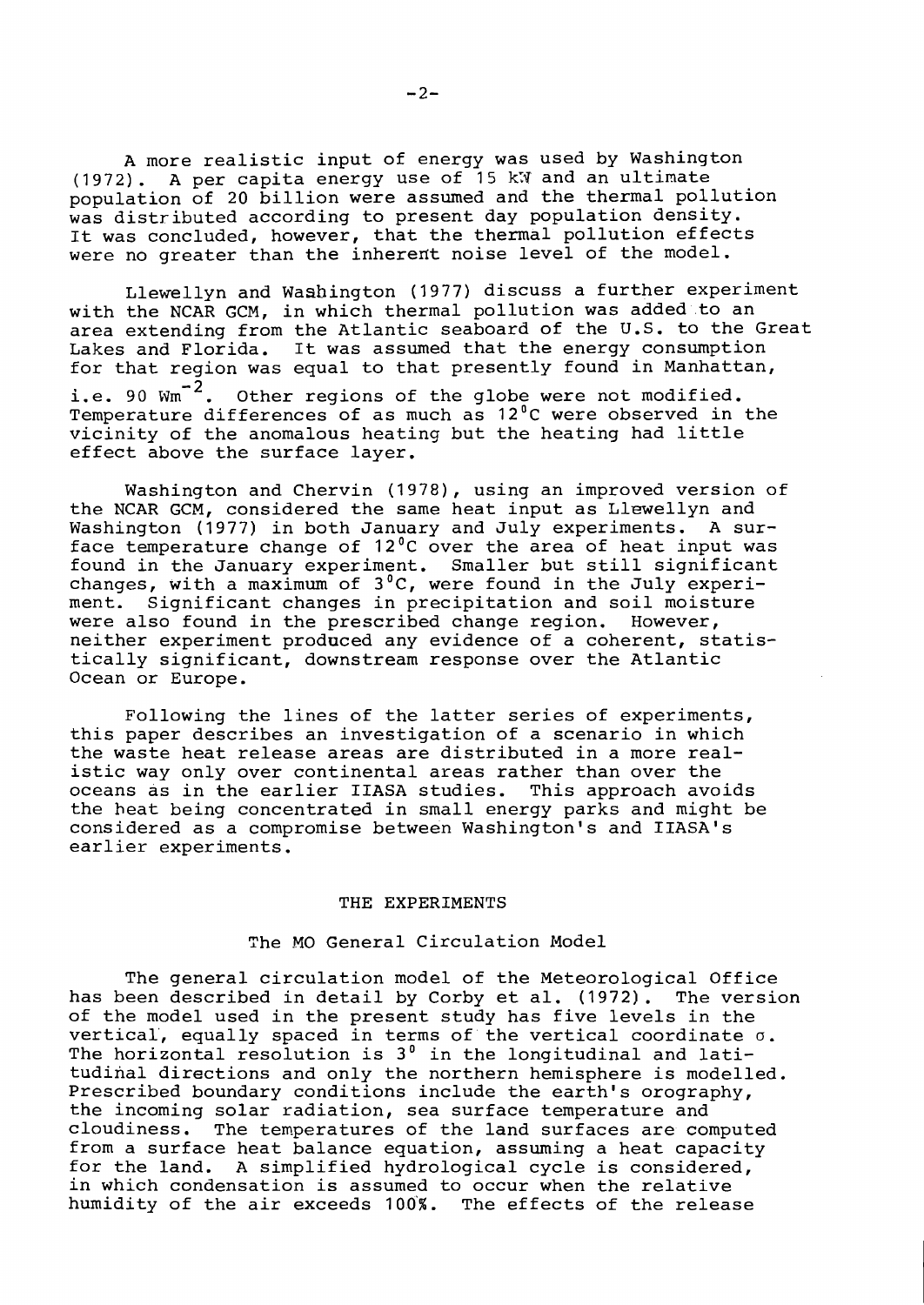of latent heat of condensation on the large-scale dynamics of the atmosphere are explicitly included, but the effects of small-scale convective motions are parameterized.

## THE MEGALOPOLIS SCENARIO

In this scenario the heat was released from six different regions in the northern hemisphere. The selected locations represent areas where a large population and/or energy consumption density could be expected in the future (Doxiadis, 1974; National Research Council, 1977; Keyfitz, 1979; Llewellyn and Washington, 1977). As one might call this a "Megalopolis" scenario we denote the energy consumption areas MI-M6. Table 1 gives the locations of the heat input and the amount of heat released at each location for each experiment. Three experiments have been each location for each experiment. Three experiments have been<br>performed with this scenario and they are labeled MX01-MX03. In performed with this scenario and they are labeled MX01-MX03. MXO1, the same total amount of heat as in EXOI, EX02 and EX05, namely 300 TW, was released from the 6 areas. In MX02 and MX03, the input was reduced to a more realistic value, i.e. 50 TW and 30 TW respectively. The latter values also compare to the brackets of primary energy consumption in 2030, as they are assumed by the IIASA Energy Systems Program (1980). Figure 1 shows the geographical distribution of the 6 areas. The size shows the geographical distribution of the 6 areas. of the areas and their heat input were chosen in such a way that the heat released per square meter was the same for each grid point.

|                            |                                                                                                                  | Heat released   | Area size                        |
|----------------------------|------------------------------------------------------------------------------------------------------------------|-----------------|----------------------------------|
| Area                       | Location                                                                                                         | MX01/MX02/MX03  | (km <sup>2</sup> )               |
| M <sub>1</sub><br>(U, S, ) | $42^{\circ}$ N, 81.2 $^{\circ}$ W - 69.4 $^{\circ}$ W<br>$30^{\circ}$ N, 87.1 $^{\circ}$ W - 76.5 $^{\circ}$ W   | 72/12/7.2 TW    | $12 \times 10^5$ km <sup>2</sup> |
| M <sub>2</sub><br>(EUROPE) | 51 <sup>°</sup> N, $4.2^{\circ}E - 36.5^{\circ}E$<br>45 <sup>°</sup> N, 5.7 <sup>°</sup> E - 36.1 <sup>°</sup> E | $84/14/8.4$ TW  | $14 \times 10^5$ km <sup>2</sup> |
| M3<br>(U, S, S, R)         | $54^{\circ}$ N, 71.4 $^{\circ}$ E - 86.2 $^{\circ}$ E<br>48°N, 68.8°E - 82.7°E                                   | $36/6/3.6$ TW   | $6 \times 10^5$ km <sup>2</sup>  |
| M <sup>4</sup><br>(INDIA)  | $24^{\circ}$ N, 79.5 $^{\circ}$ E - 86.0 $^{\circ}$ E<br>$18^{\circ}$ N, 78.0 $^{\circ}$ E - 84.4 $^{\circ}$ E   | 24/4/2.4<br>TW  | $4 \times 10^5$ km <sup>2</sup>  |
| M <sub>5</sub><br>(CHINA)  | $36^{\circ}$ N, 111.2 $^{\circ}$ E-118.5 $^{\circ}$ E<br>$24^{\circ}$ N, 109.4 $^{\circ}$ E-116.0 $^{\circ}$ E   | 48/8/4.8<br>TW  | $8\times10^{5}$ km <sup>2</sup>  |
| M6<br>(JAPAN)              | $36^{\circ}$ N, 132,8 $^{\circ}$ E-144,1 $^{\circ}$ E<br>$33^{\circ}$ N, 133.0 $^{\circ}$ E-143.9 $^{\circ}$ E   | $36/6/3.6$ TW   | $6\times10^5$ km <sup>2</sup>    |
| Total                      |                                                                                                                  | 300/50/30<br>TW | $50 \times 10^5$ km <sup>2</sup> |
|                            |                                                                                                                  |                 |                                  |

Table 1. Scenario for the Megalopolis experiments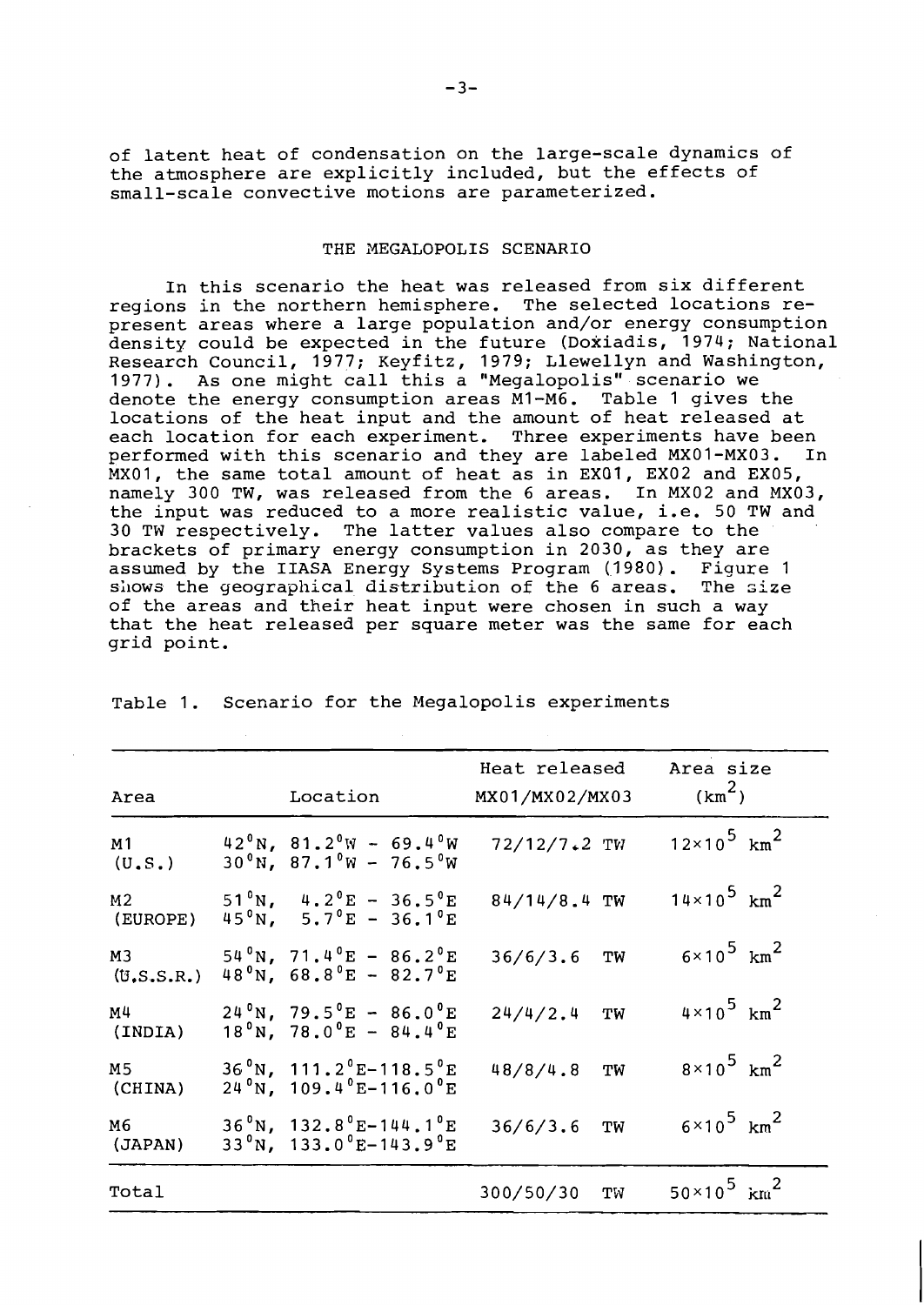The experiments were performed with the GCM of the **U.R,**  Meteorological Office. In addition to the perturbed cases, the same three control cases were used as in the previous investi-<br>gations. These control experiments were run with the same These control experiments were run with the same version of the model and simulate unperturbed January climate. They differ from each other only as a result of small random differences in the initial conditions. The Megalopolis experiments have also been performed with January boundary conditions. Each experiment is a simulation of 80 model days, and the results are generally described in terms of means of meteorological variables for days 41-80.

### RESULTS

In the following, maps showing the differences in meteorological variables between the Megalopolis experiments and the average of the control cases are presented-(Figure'l). The' statistical significance of the results is considered by computing the ratio

$$
r = \left| \frac{\Delta}{s_{40}} \right|
$$

where  $\Delta$  is the difference at a grid point between the perturbed case and the average of the control cases of the 40-day mean of<br>a meteorological variable.  $s_{n_0}$  is the standard deviation of the  $s_{40}$  is the standard deviation of the

40-day mean of the same variable computed from the three control cases. Ratio r has a Student's t distribution with two degrees of freedom and values of the ratio greater than 5.0 are statistically significant at the 0.05 level (two-sided test). That is, if the ratio r for the variable under consideration is greater than 5.0 in an area, there is a 95% chance that the  $d$ ifference  $\Delta$  is due to a response to the prescribed change and not to the inherent variability of the model. The shaded areas in Figures 2 to 4 indicate such regions where the ratio is greater than 5.0.



Figure 1. Locations of the energy consumption areas.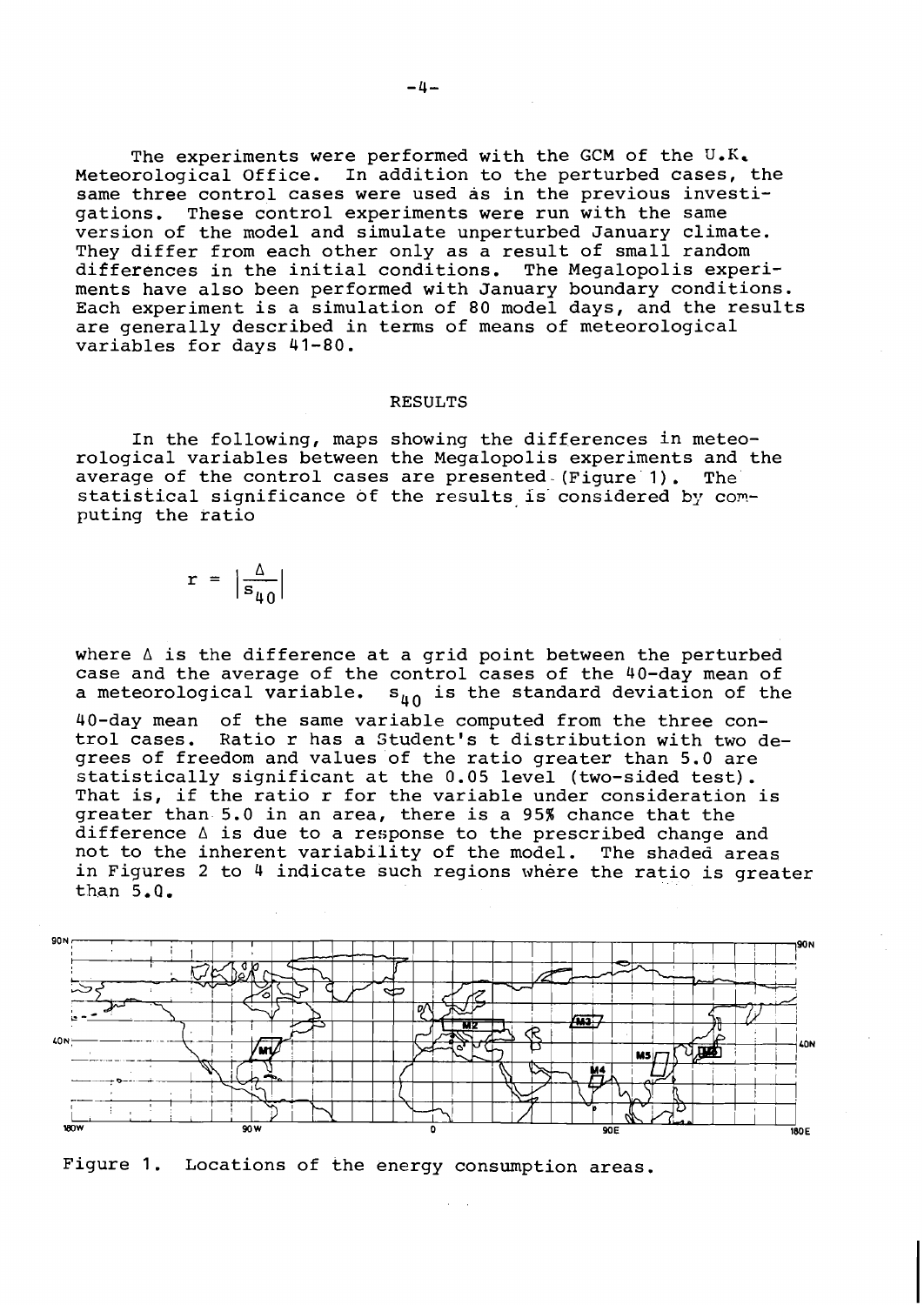Figure 2 shows the geographical distribution of the differences in 40-day mean sea level pressure between the Megalopolis<br>experiments and the average of the three control cases. Areas experiments and the average of the three control cases. where the "signal to noise" ratio is greater than 5.0 are shaded. In MXOl (Fig. 2a), a big change occurs over an extended area covering eastern Siberia and most of Canada, its maximum being a 15 mb pressure increase over Alaska. The "signal to noise" and increase over Alaska. The ratio is greater than ratio is greater than 5.0 over a large part of this area. pressure increase also covers parts of the Pacific, as far south as  $40^{\circ}$ N. The effect in the vicinity of the American megalopolis (M1) is a  $/4$  mb decrease right over this area. Over the Atlantic  $(M1)$  is a  $/4$  mb decrease right over this area. there is a 12 mb pressure increase, which exceeds the model variability. A decrease covers Greenland which, despite its magnitude of 12 mb, is not significant. The European megalopolis (M2) causes a big regional response. A 8 mb decrease occurs directly over the area and the ratio, r, is greater than 5.0 over central Europe and the Mediterranean sea. North of M2, a pressure increase occurs which increases further east with a maximum of 24 mb over the western part of the Soviet Union. There is no change directly over M3, but a big decrease downstream of this area covers parts of Siberia. M4, M5 and M6 also cause big regional responses. In particular, southeast Asia is covered by a large pressure decrease with r being greater than 5.0 in a big part of this area. As a general result it can be said that in almost all 6 areas the heat input causes large regional pressure decreases. The total sum of changes in  $MX01$ is comparable with those in EXO1, the magnitude and locations of the individual changes, however, are different.

The changes in mean sea-level pressure in MX02 (Fig. 2b) show strong similarities to those observed in MXO1. The pressure increase over eastern Siberia and Canada is even larger than the increase in MX01. There is the same decrease over M1 but the changes over Greenland and over the Atlantic are much smaller than they were in the previous experiment. The "signal to noise" ratio of the increase over the Atlantic, therefore, is less than 5.0 in MX02. M2 causes a big pressure decrease which is only slightly smaller in magnitude but still exceeds, as in MXO1, the model variability. North of M2 occurs another pressure increase but it is smaller than the one in MXO1. The pressure decrease over Siberia in MXO1 has only a small equivalent in MX02 which is basically shown by a change of sign in this area. M4, M5 and M6 still cause big regional changes, but they are not as big as in MX01 and exceed the model variability only in a much smaller area.

The model response in sea-level pressure to the 30 TW scenario of MX03 (Fig. 2c) is still similar to the previous ex-<br>periments. The only area, however, where the "signal to noise" The only area, however, where the "signal to noise" ratio is bigger than 5.0 is the vicinity of M2. Of the other areas which seem to be affected by the heat input, only the Atlantic and a large area northeast of M2 show strong changes which are also similar to those reported for MXOl and MX02. The changes over southeast Asia are again smaller than in MX02 and do not seem to be significant,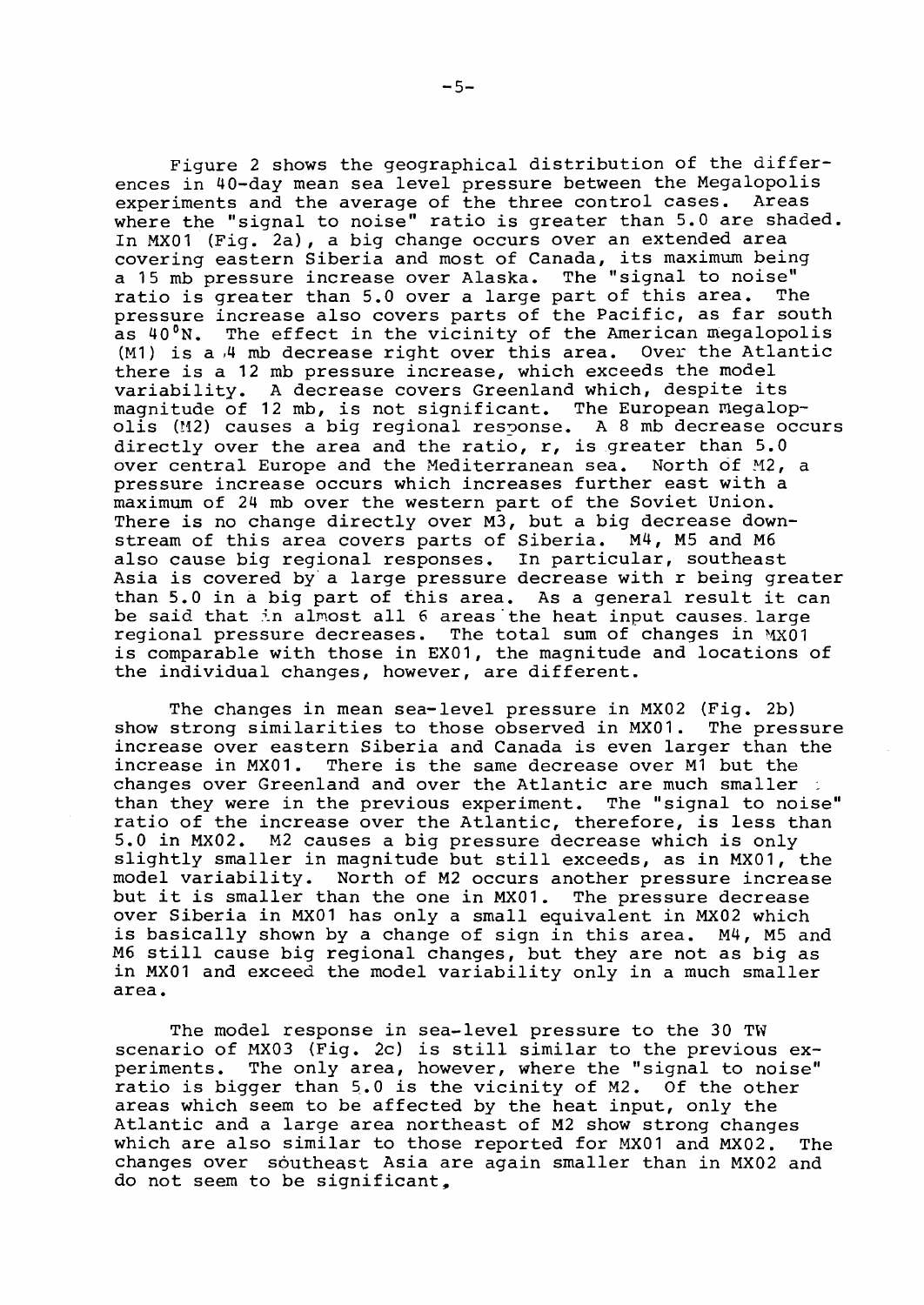









Figure 2c. MX03.

Figure 2. Geographical distribution of the differences between he Megalopolis experiments and the average of the three control cases in 40-day mean sea-level pressure. Shaded areas indicate where the "signal to noise" ratio is qreater than 5.0 based on the standard deviation of the 40-day means. Units: **mb.**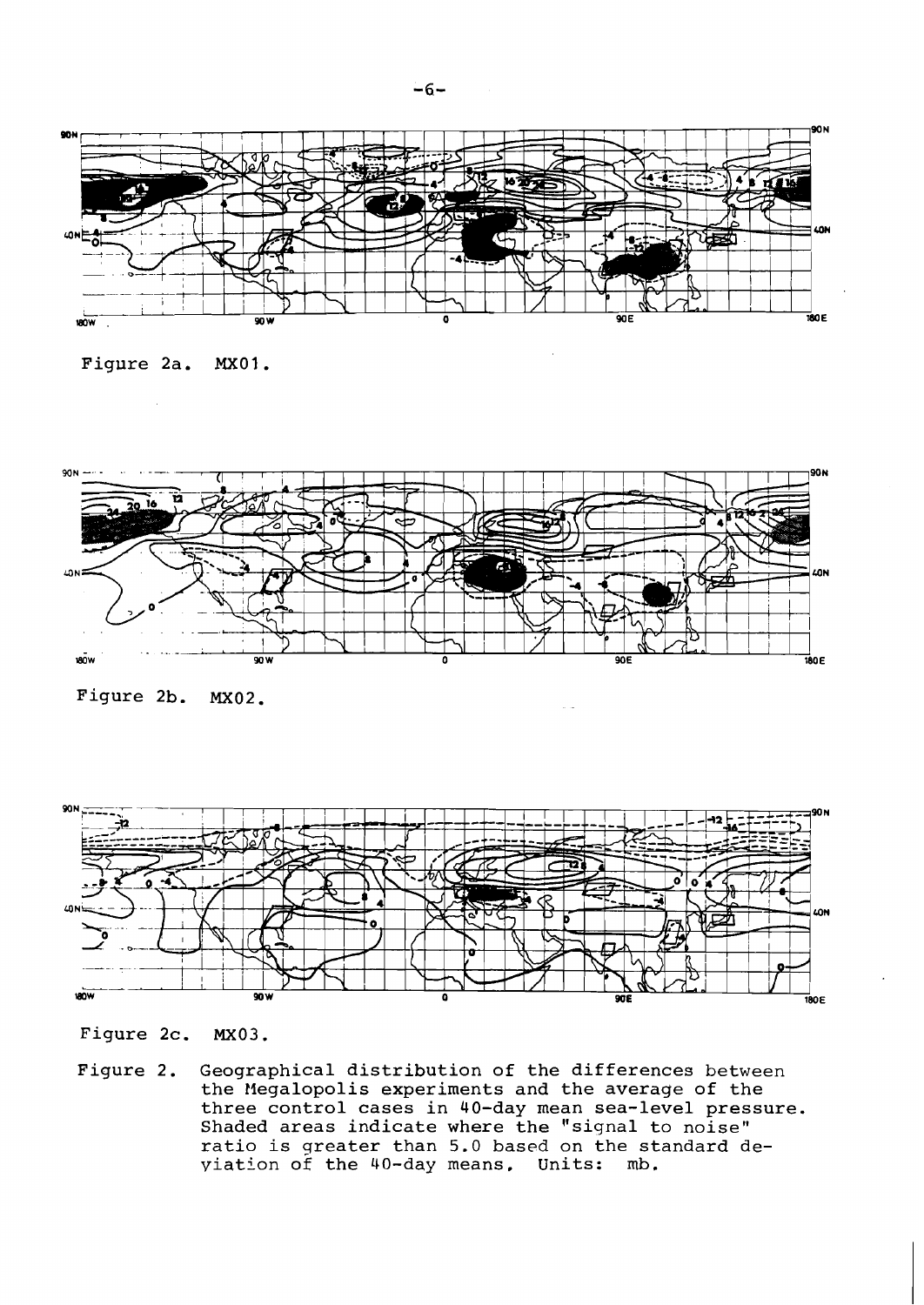In contrast to the other two experiments there is a pressure decrease over all of the polar area in MX03. However it is not possible to attribute any physical or statistical significance to this change.

Figure 3 shows the differences in 40-day mean height of the 500 mb surface between the Megalopolis experiments and the average of the three control cases. In MXOl (Fig. 3a), the largest changes are found over the northern Pacific, the Atlantic<br>and Siberia, where the ratio is also greater than 5.0. Compariand Siberia, where the ratio is also greater than 5.0. son of the changes in the height of the 500 **rnb** surface with those in sea-level pressure show interesting similarities. The sea-level pressure increase over the Atlantic, western Siberia and Alaska, the decreases over the Soviet Union and the<br>Mediterranean can be found again at the 500 mb surface. The Mediterranean can be found again at the 500 mb surface. pressure response over the U.S., southeast Asia and Greenland, however, have no parallels in the height field.

The geographical distribution of the differences between the height of the 500 **mb** surface of MX02 and the average of the control experiments is shown in Figure 3b. As already observed for the sea-level pressure, the changes in the height field are very similar for MXOl and MX02. It is again the area over eastern Siberia and Canada where the changes in MX02 are even larger than in MXO1. Similar, but smaller changes also occur over the Atlantic, Europe and the Soviet Union. An additional change is the small decrease over the Pacific. As already observed for MXO1, there are again similarities between the distributions of'the sea-level pressure and the height of the 500 mb surface in MX02. Particularly Europe, the Atlantic and Siberia show a strong correlation between the two variables.

The changes in the height field in MX03 (Fig. 3c) are again somewhat different from the ones observed for MXOl and MX02. There is a decrease in the height field in the polar latitudes, a pattern which has already been observed for the sea-level pressure in MX03. Other changes occur over Canada, where they also exceed the model variability and over the Soviet Union. It can be stated, however, that the magnitude of change is much smaller in MX03 than in MX01 and MX02. Since the distribution of smaller in MX03 than in MX01 and MX02. changes in MX03 shows only two small areas where the "signal to noise" ratio is greater than 5.0, it can in general be said that a heat input of 30 TW does not produce changes which can be distinguished from the noise of the model's inherent variability.

In Figure 4, the differences in 40-day mean temperature of the lowest atmospheric layer between the Megalopolis experiments and the average of the control cases are shown. In MX01 (Fig.<br>4a), large changes occur mainly over the continents. There is 4a), large changes occur mainly over the continents. a lo°C cooling over Canada and Siberia, which is clearly related to the increase in sea-level pressure, with the ratio, r, being greater than 5.0 in parts of Siberia and over M3. A  $6^{\circ}$ C warming over Greenland, related to the decrease in sea-level pressure in this area, also has a high value of the "signal to noise" ratio.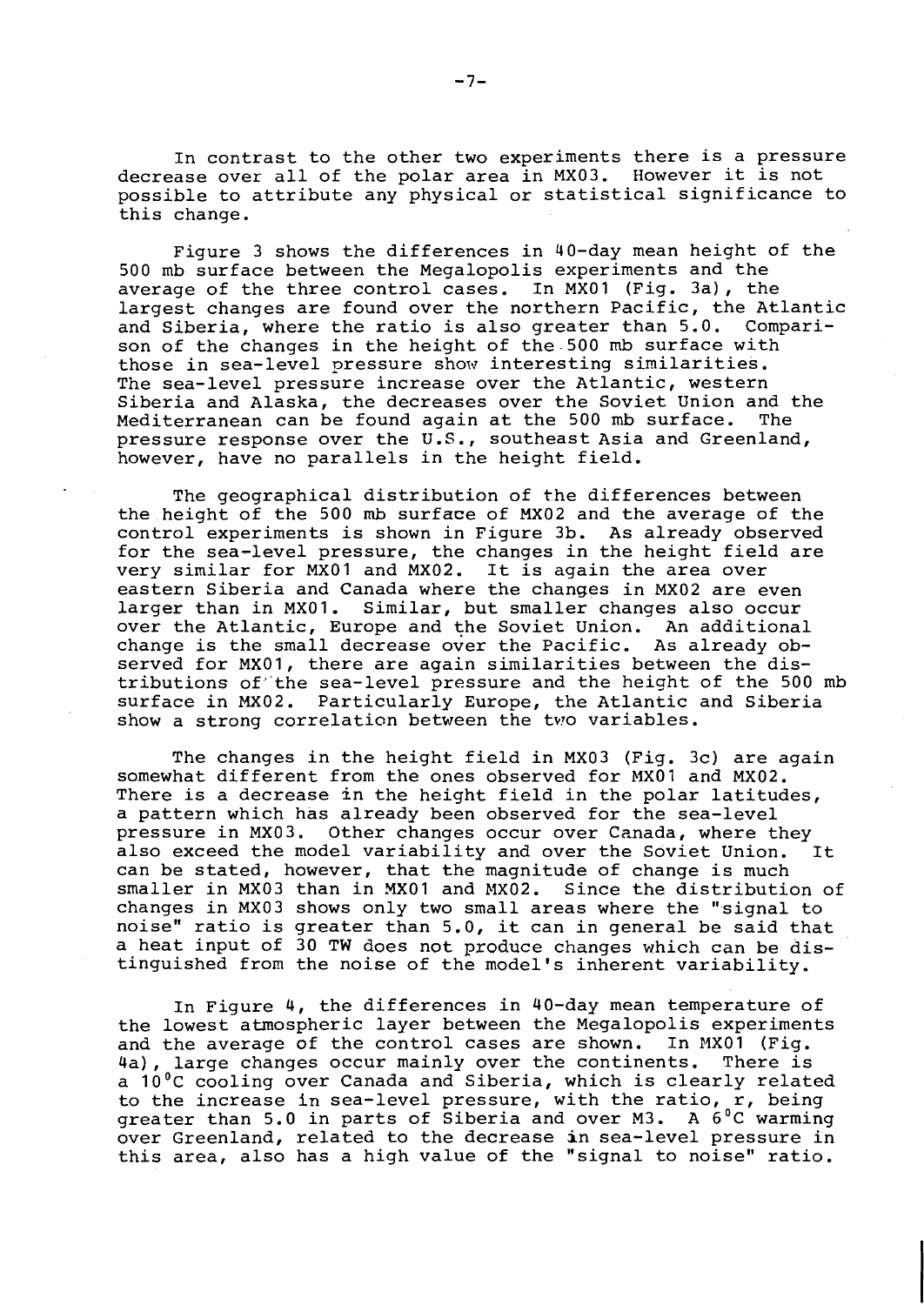

Figure 3a. MXO1.



Figure 3b. MX02.



Figure 3c. MX03.

Figure 3. Geographical distribution of the differences between the Megalopolis experiments and the average of the three control cases in the 40-day mean height of the 500 **mb** surface. Shaded areas indicate where the "signal to noise" ratio is greater than 5.0 based on the standard deviation of the 40-day means. dyn. m.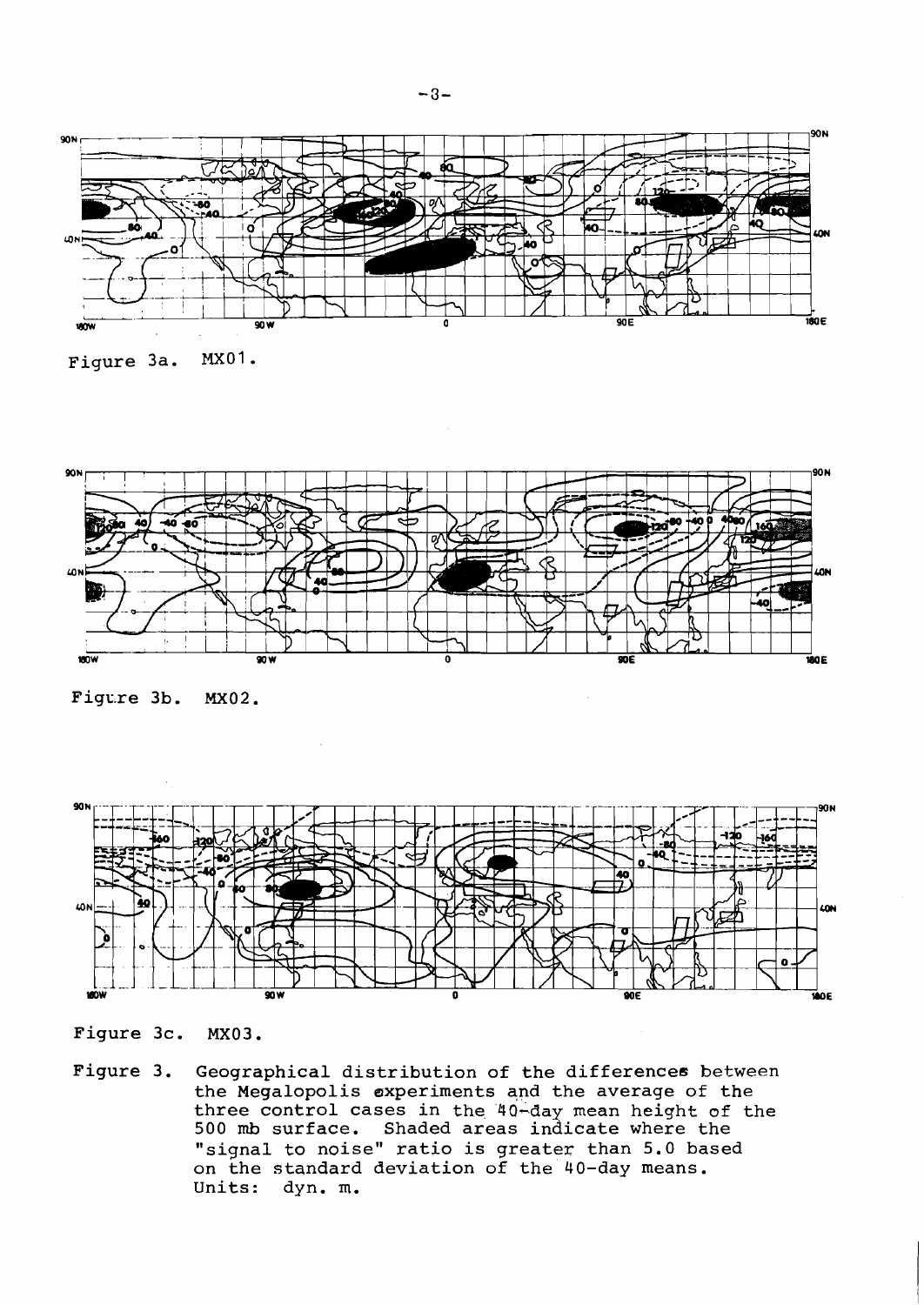





Figure 4b.  $MX02.$ 



Figure 4c. MX03.

Figure 4. Geographical distribution of the differences between the Megalopolis experiments and the average of the three control cases in 40-day mean temperature of the lowest atmospheric layer. 'Shaded areas indicate where the "signal to noise" ratio is greater than 5.0 based on the standard deviation of the 40-day means. Units:  $^{\circ}$ c.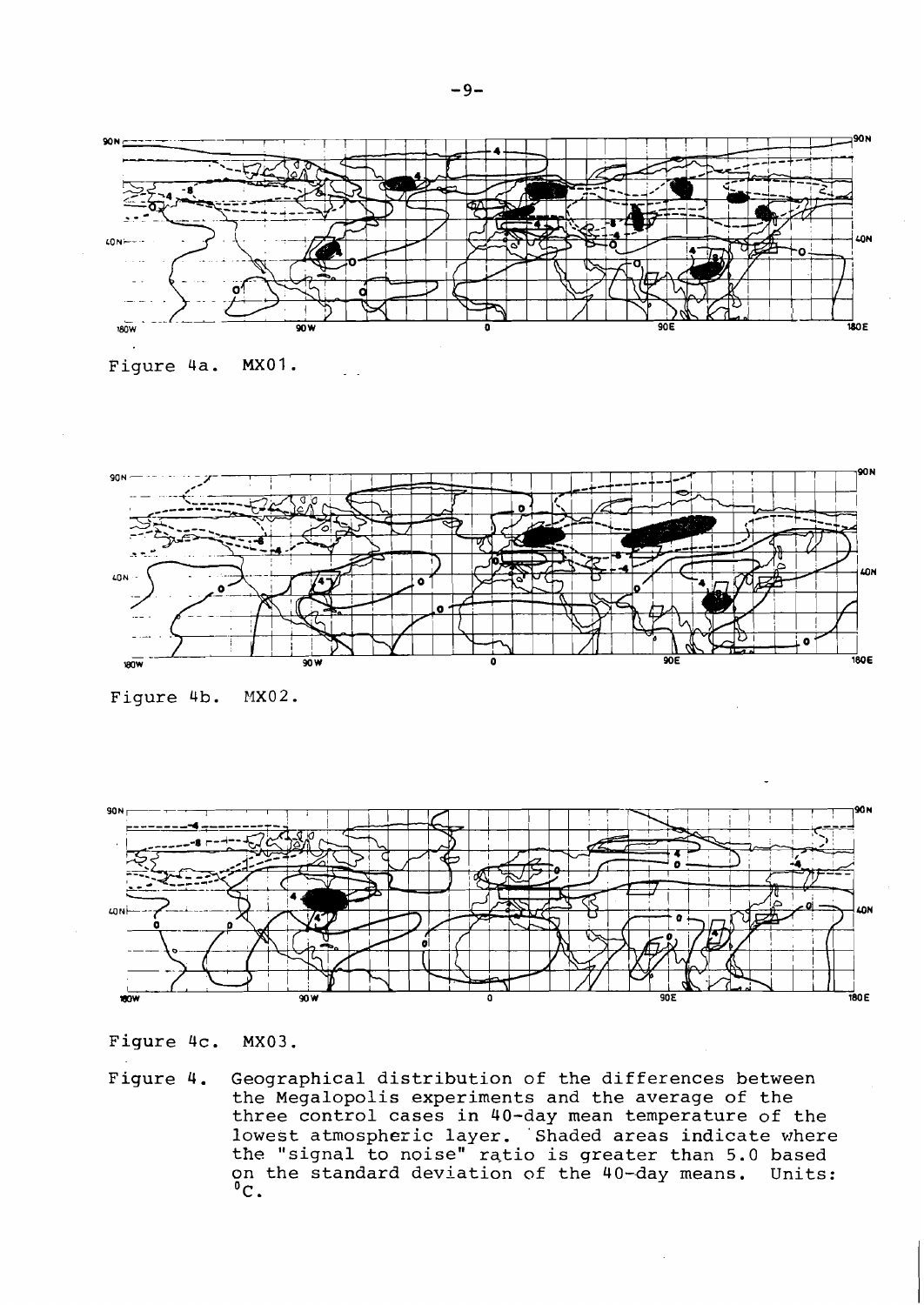As in EXO1-EX05 the temperature response in areas away from the heat input is forced by pressure response. There is again a large, possibly significant impact in Europe with a maximum 4<sup>0</sup> warming over the megalopolis area. An 8<sup>0</sup>C increase over M5 and a  $5^{\circ}$ C warming over M1 exceed the model's inherent variability. Again, the big regional responses of the megalopolis areas should be noted. MI, M2 and M5 show large, possibly significant temperature increases which are also consistent with the fact that heat is being added in these areas.

Similar observations can be made for the temperature changes in MX02 (Fig. 4b). The changes occur mainly over the continents and are positive over almost all areas of heat input. Again, MI, M2 and M5 show large regional impacts which also exceed the model variability in the vicinity of M2 and M5.

The changes in the temperature distribution in MX03 are smaller than in the other experiments and there is only one area, north of MI, where the "signal to noise" ratio is greater than 5.0.

The geographical distribution of the differences in precipitation between the Megalopolis experiments and the average of the control cases (not illustrated) shows the largest changes in the tropics. This has been found already in the previous experiments and has been explained there. One consistent response in the energy parks experiments was the similar pattern of precipitation differences in the vicinity of park A. There was a decrease in precipitation in a band upstream of park A and an increase immediately downstream.

This pattern can to some extent also be found in the Megalopolis experinents. There are increases in precipitation downstream of MI, M2 and M5 and southeast of M4 in all experiments. A decrease occurs over the Atlantic upstream of M2 and an area upstream of M4. The impact of M4 and M5 on precipitation, however, must be considered with some caution because of the large inherent variability of the model's precipitation in this area. As already observed in the previous experiments for park area. As already observed in the previous experiments for park<br>A, it is seen that the precipitation increase on the downstream side of MI, M2, M4 and M5 is somehhu associated with the pressure decrease in these regions. On the upstream side of the areas mentioned, the pressure changes can not be consistently associated with the changes in precipitation. Only the pressure increase over the Atlantic relates to the large precipitation decrease in over tne Atlantic relates to the large precipitation decrease in<br>this area. As it was noted for the other variables, the overall impact on precipitation decreases as well if the heat input is smaller.

It is worthwhile to compare the above results with those of the NCAR Megalopolis experiment (Llewellyn and Washington, 1977). The latter showed a  $12^{\circ}$ C warming over the energy consumption area. The only other big change reported was  $a^6C$  cooling over Greenland. This is quite a different response compared to MXOl where there was a change of opposite sign over Greenland and only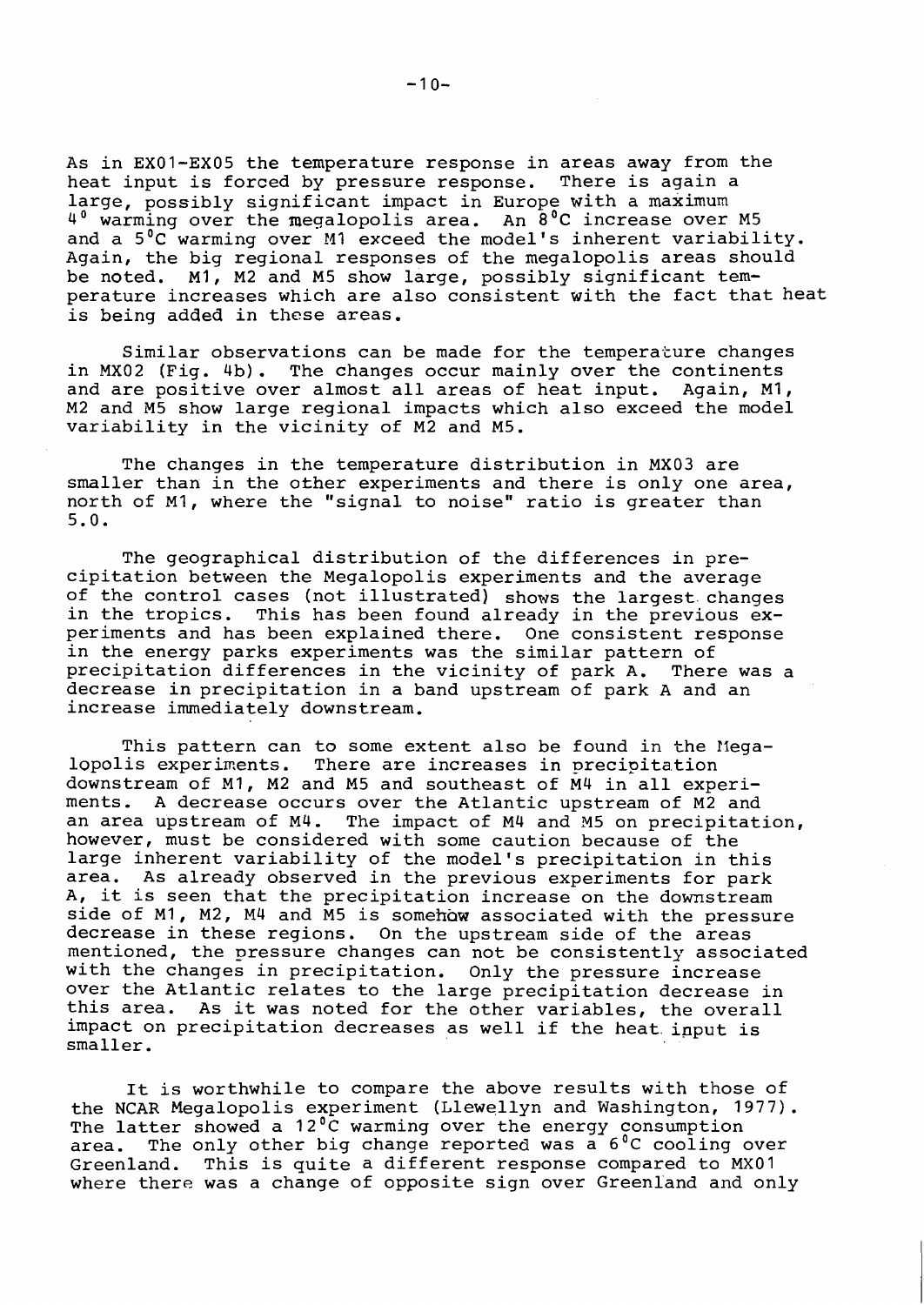a small change over **MI.** The changes in **MXO1,** however, are a hemispheric response to heat inputs in six areas as compared with one megalopolis in the NCAR experiment.

#### CONCLUSIONS

Three experiments have been run with the atmospheric general circulation model of the U.K. Meteorological Office to investigate the response of the simulated atmospheric circulation to an input of heat totaling **300, 50** and **30** TW at six megalopopis locations in the northern hemisphere. The results of these experiments can (to a limited extent) be compared with those of earlier IIASA experiments with the same model investigating the response to ocean energy parks.

It is found that when the heat input of **300** TW is spread over six areas the hemispheric response is comparable to that when the heat input is concentrated at only two energy parks. There is still a sufficient number of areas over which the "signal to noise" ratio is greater than **5.0** to suggest that there is a significant model response to the megalopolis heat input. A further result is the strong regional response of some of the megalopolis areas.

As in the earlier model experiments there are large coherent areas of change in the sea-level pressure and **500** mb height fields and distribution of temperature in the lowest atmospheric layer, not only over the area of heat input but elsewhere in the. hemisphere.

If the heat input is reduced to **50** TW, the impact decreases only slightly, emphasizing again the strong nonlinear behavior of the model atmosphere. There are also strong similarities in the response to **300** TW and that to **50** TW. A further reduction of the waste heat release to **30** TW, a tenth of the amount used in MX01 and some of the previous IIASA energy parks experiments, seems to bring the response of the model atmosphere closer in the neighborhood of the model climate, as defined by the average of the three control experiments.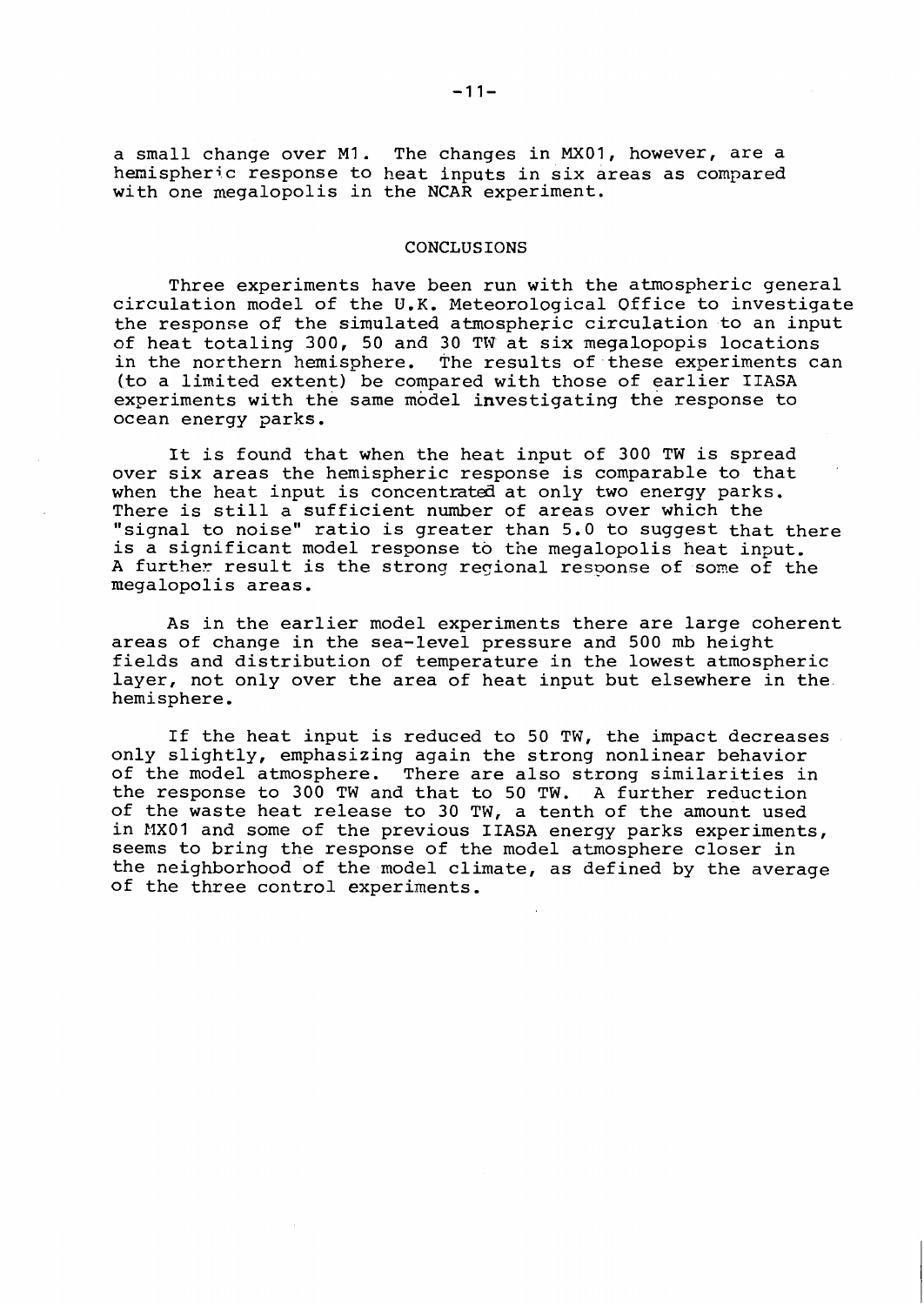**REFERENCES** 

- Corby, G.A., A. Gilchrist, and R.L. Newson (1972) A general circulation model of the atmosphere suitable for long period integrations. Quarterly Journal of the Royal Meteorological Society 98:809-832.
- Doxiadis, C.A., and J.G. Papaioannou (1974) Ecumenopolis, the Inevitable City of the Future. New York: W.W. Norton & Company Inc.
- Energy Systems Program (1980) Energy in a Finite World, a Global Systems Analysis. Laxenburg, Austria: International Institute for Applied Systems Analysis (in preparation).
- Keyfitz, N. (1979) Population of the World and its Regions 1975-2000, forthcoming WP, Laxenburg, Austria: International Institute for Applied Systems Analysis.
- Llewellyn, R., and W. Washington (1977) Regional and global aspects. Energy and Climate, National Research Council. Washington, D.C.: National Academy of Sciences.
- Murphy, A., W. Häfele, A. Gilchrist, G. Krömer, and J. Williams (1976) The Impact of Waste Heat Release on Simulated Global Climate. RM-76-79. Laxenburg, Austria: International Institute for Applied Systems Analysis.
- National Research Council (1977) Energy and Climate. Washington,  $D.C.$ : National Academy of Sciences.
- Washington, W., and R. Chervin (1978) Regional climate effects of large scale thermal pollution: Simulation studies with the NCAR general circulation model. Journal of Applied Meteorology 18:3-16.